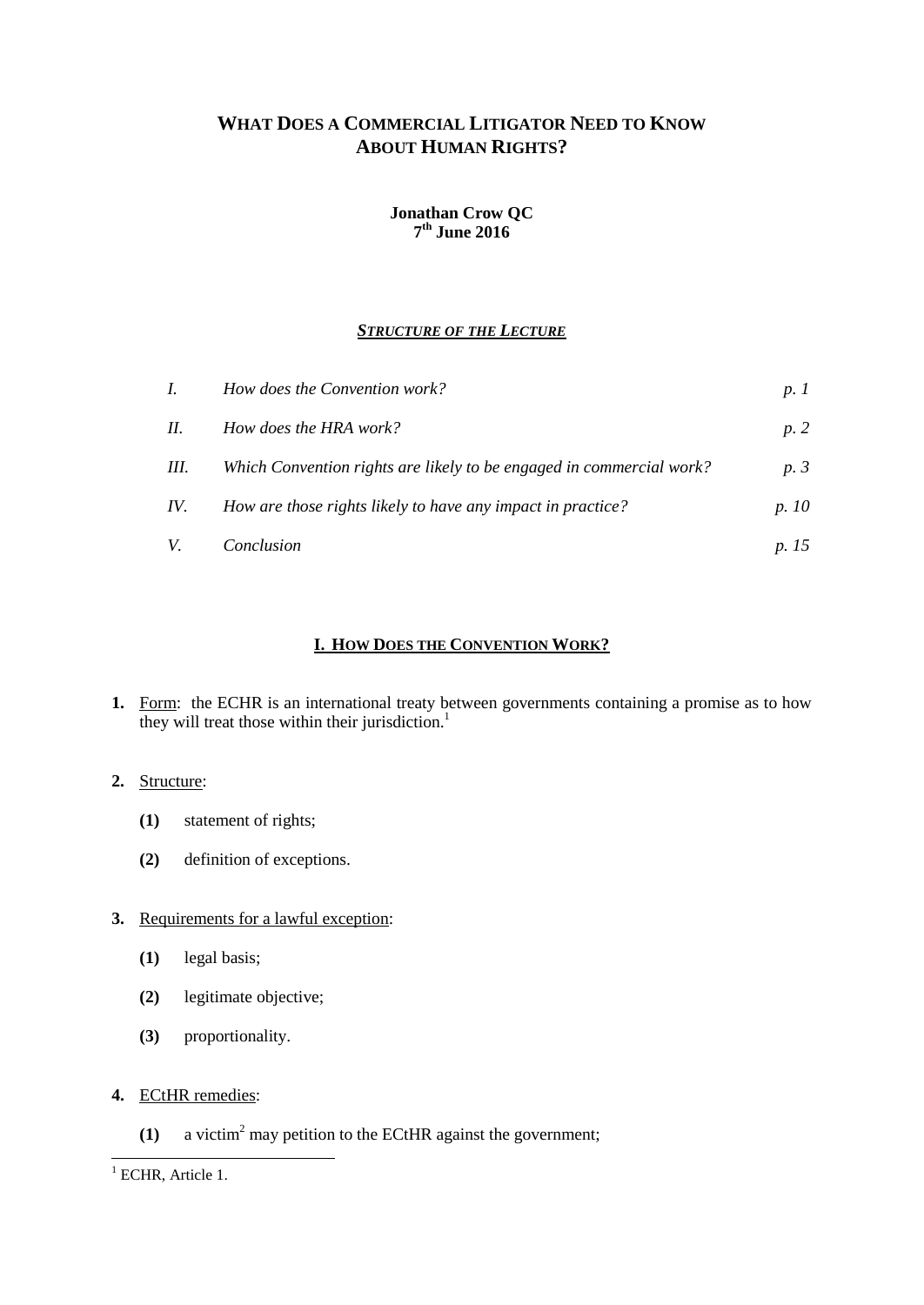- **(2)** ECtHR may grant 'just satisfaction'<sup>3</sup> including declarations & damages against the government.
- **5.** Comment:
	- **(1)** ECtHR judgments are always fact-specific;
	- **(2)** the ECtHR allows a 'margin of appreciation' to the State in assessing proportionality;
	- **(3)** the ECtHR cannot strike down national law;
	- **(4)** the remedy it grants can never directly affect domestic law.

#### **II. HOW DOES THE HRA WORK?**

- 6. The HRA gives further<sup>4</sup> effect in domestic law to the 'Convention rights' in Schedule 1: it does not make the ECHR part of domestic law as such.
- **7.** There are two principal mechanisms under the Act for giving force to the Convention rights:
	- (1) The interpretative obligation<sup>5</sup> under s.  $3 +$  declaration of incompatibility under s. 4. **(a)** a declaration of incompatibility does not strike down the legislation,
		- **(b)** but it triggers a statutory mechanism enabling the Secretary of State to make an amendment even to primary legislation in order to render it compatible:
		- **(c)** NB: the ECtHR's 'margin of appreciation' translates into something similar in the domestic court – 'deference', 'latitude' *etc*. 6
	- **(2)** The obligation on public authorities under s. 6 not to violate Convention rights + the remedies under s. 7 if they do.
- **8.** Vertical & horizontal effect: as a result, the HRA is capable of having an effect both
	- **(1)** on the legal relations between public authorities & subjects (vertical effect), but also
	- **(2)** on the legal relations between subjects *inter se* (horizontal effect).

<sup>2</sup> ECHR, Article 34: "*The Court may receive applications from any person, non-governmental organisation or group of individuals claiming to be a victim of a violation by one of the High Contracting Parties of the rights set forth in the Convention or the protocols thereto.*"

<sup>&</sup>lt;sup>3</sup> ECHR, Article 41.

<sup>&</sup>lt;sup>4</sup> See the long title to the Act.

<sup>5</sup> *Ghaidan v. Godin-Mendoza* [2004] UKHL 30, [2004] 2 AC 557; *Sheldrake v. DPP* [2004] UKHL 43, [2005] 1 AC 264, at §28.

<sup>6</sup> *R (ProLife Alliance) v. BBC* [2003] UKHL 23, [2004] 1 AC 185, at §138; *International Transport Roth GmbH v. Secretary of State for the Home Department* [2002] EWCA Civ 158, [2003] QB 728.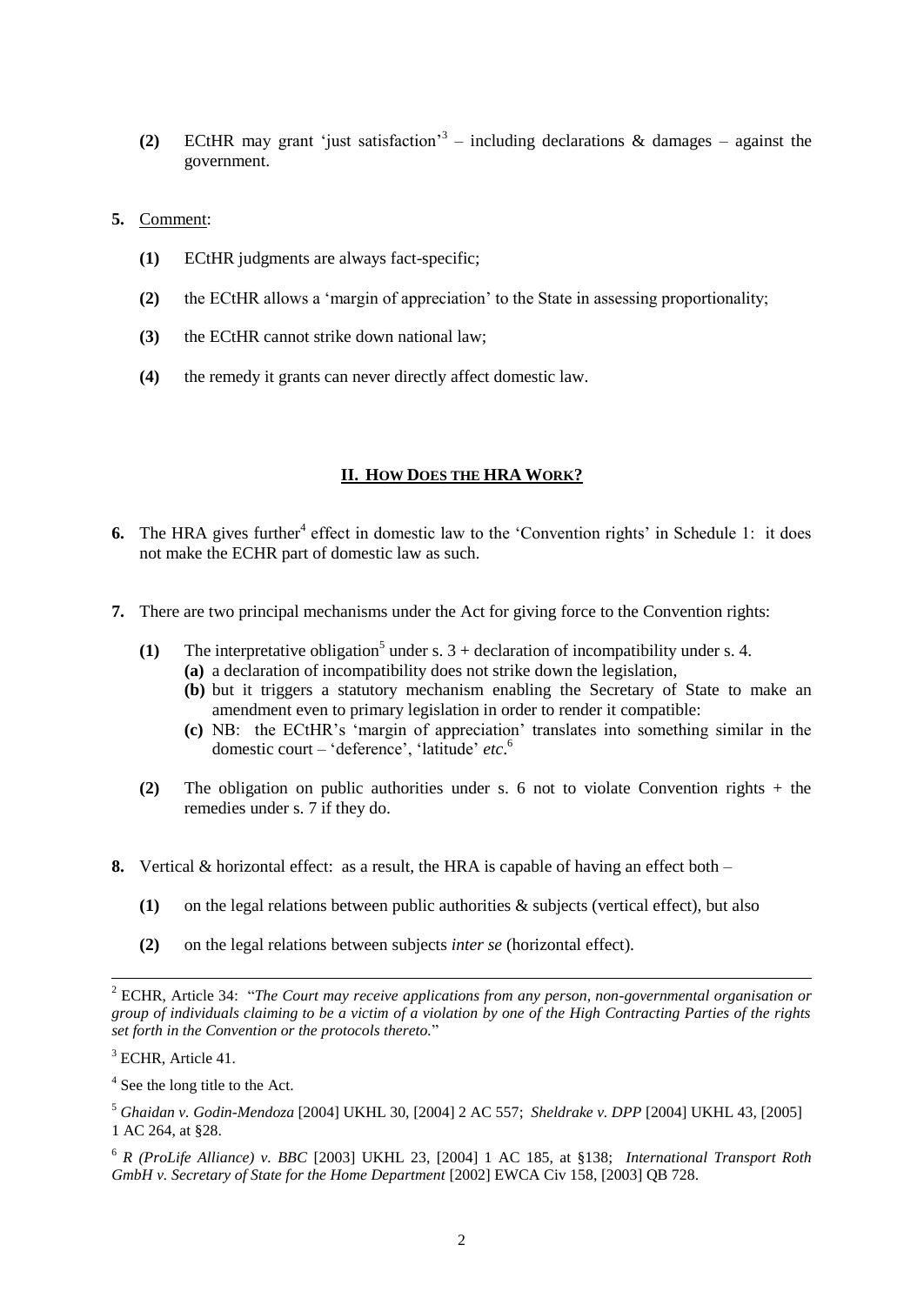- **9.** What is a 'public authority' within s. 6 HRA?
	- **(1)** The court.<sup>7</sup>
	- (2) Other bodies, ${}^{8}$  if and to the extent that their functions are of a governmental nature.<sup>9</sup>
	- **(3)** Examples:
		- **(a)** a decision by Lloyd's of London to approve minority buy-outs of 4 syndicates was not subject to HRA s. 6 duties because the relations between Lloyd's  $\&$  its members were entirely voluntary  $&$  contractual;<sup>10</sup>
		- **(b)** by contrast, decisions by the FCA will be subject to s. 6 because it is a governmental  $\text{body}$ <sup>11</sup>

#### **III. WHICH CONVENTION RIGHTS ARE LIKELY TO BE ENGAGED IN COMMERCIAL WORK?**

#### **Introduction**

**10.** The Convention rights most likely to be engaged are:<sup>12</sup>

- **(1)** A1.P1 peaceful enjoyment of possessions;
- **(2)** Article 6 fair trial;
- **(3)** Article 8 private life;

 $7$  HRA, s. 6(3)(a).

1

<sup>10</sup> *R (West) v. Lloyd's of London* [2004] EWCA Civ 506, [2004] 3 All ER 251, at §8 – 9.

<sup>11</sup> *Ibid* at §38. It will be interesting to see whether the concept of a 'public authority' under HRA s. 6 becomes aligned with the existing case-law on whether particular regulators are amenable to JR: contrast *R v. Panel on Take-overs and Mergers, ex parte Datafin* [1987] QB 815 with *R v. Jockey Club, ex parte Aga Khan* [1993] 1 WLR 909; and see *e.g.* the judicial review in relation the FCA's Independent Review of the mis-selling of Interest Rate Hedging Products: *R (Holmcroft Properties Ltd) v. KPMG LLP* [2016] EWHC 323 (Admin). See also the growing body of case-law from the Information Tribunal on 'public authorities' under the Freedom of Information Act 2000 and the Environmental Information Regulations 1999: *e.g. Network Rail Ltd v. The Information Commissioner* EA/2006/0061, *Smartsource v. The Information Commissioner* [2010] UKUT 415 (AAC), *Fish Legal v. The Information Commissioner* [2014] QB 521 (in the ECJ) and [2015] UKUT 0052 (AAC) (in the Upper Tribunal), *Cross v. The Information Commissioner* [2016] UKUT 0153 (AAC), and *Attorney General for the Prince of Wales v. Bruton* [2016] UKUT 0154 (AAC).

<sup>12</sup> Rarely, other Convention rights might also be engaged, such as Article 9 (freedom of religion / thought): see *e.g. Blackburn (t/a Cornish Moorland Honey) v. HMRC* [2013] UKFTT 525 (TC) (Seventh Day Adventist beekeepers); *Black v Wilkinson* [2013] EWCA Civ 820 & *Hall v. Bull* [2013] UKSC 73 (Christian hotel operators). However, the likelihood in practice is relatively remote.

 $8$  HRA, s.  $6(3)(b)$ .

<sup>9</sup> *YL v. Birmingham CC* [2007] UKHL 27, [2008] 1 AC 95, at §25 – 26, §101 – 103, §165 – 167; *Aston Cantlow etc. PCC v. Wallbank* [2003] UKHL 37, [2004] 1 AC 546, at §7 – 12 & §88, both of which are discussed in *TH v. Chapter of Worcester Cathedral* [2016] EWHC 1117 (Admin), at §60 – 64. Relevant factors will include whether the body is publicly funded, whether it is exercising statutory powers, whether it is providing a public service, and whether it is fulfilling a function which central or local government would otherwise provide.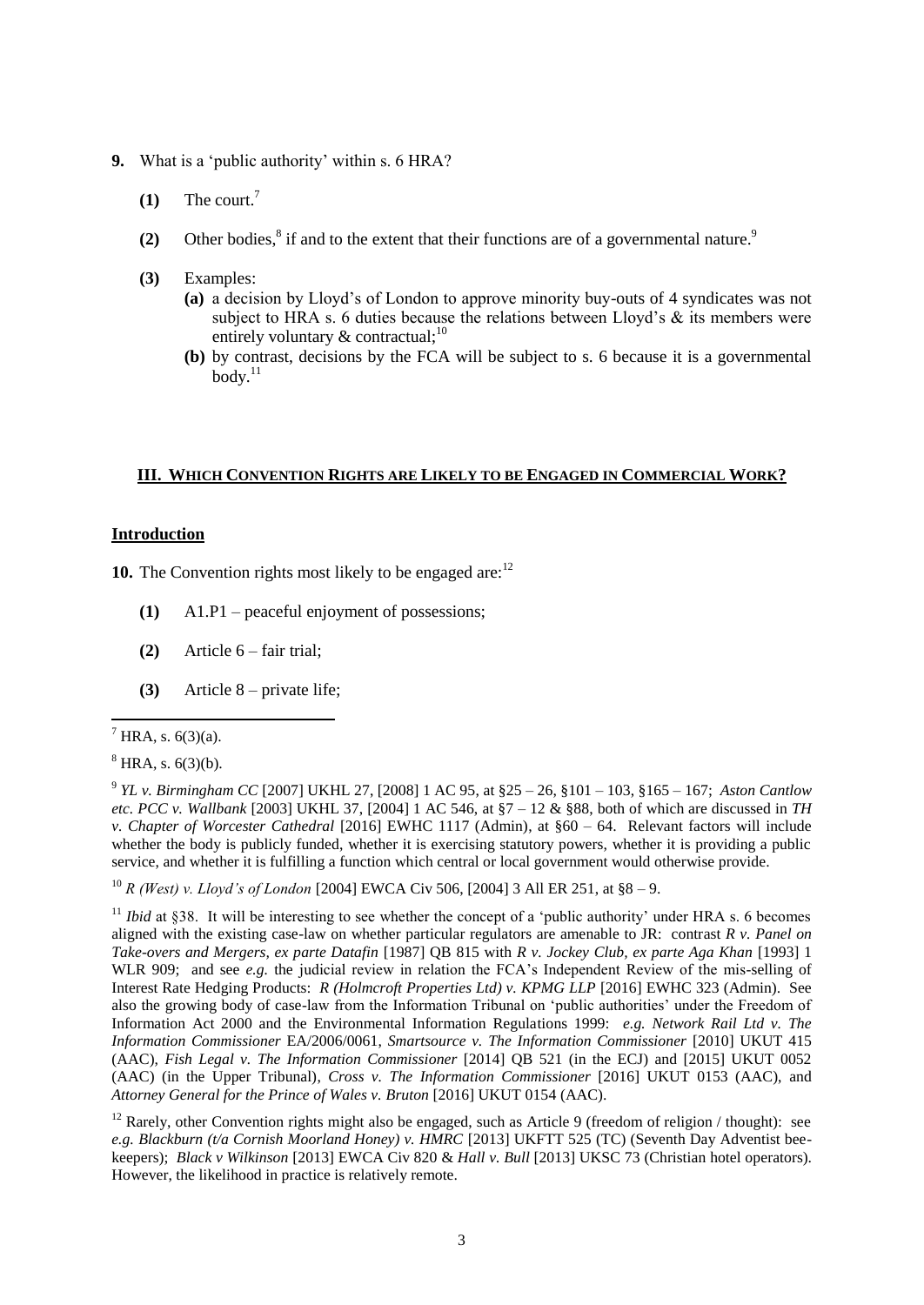- **(4)** Article 10 freedom of expression.
- **11.** Under each heading, the two most important questions in the commercial context are:
	- **(1)** What is the substantive content of the right?
	- **(2)** Can a commercial entity invoke the right?

# **Article 1 of the First Protocol**<sup>13</sup>

*"Every natural or legal person is entitled to the peaceful enjoyment of his possessions. No one shall be deprived of his possessions except in the public interest and subject to the conditions provided for by law and by the general principles of international law.*

*The preceding provisions shall not, however, in any way impair the right of a State to enforce such laws as it deems necessary to control the use of property in accordance with the general interest or to secure the payment of taxes or other contributions or penalties."*

### **12.** Content of the right:

- **(1)** A1.P1 protects existing possessions, not the right to acquire new property.<sup>14</sup>
- **(2)** The notion of 'possessions' is an autonomous ECHR concept it is not limited to property rights recognised in national law:<sup>15</sup> e.g. the fact of possession (without legal title) is itself capable of protection, <sup>16</sup> as are the assets (including goodwill) of a person's professional practice (but not the bare right or expectation of earning future income)<sup>17</sup> irrespective of whether such entitlements are recognised under domestic law as 'property'.
- **(3)** A1.P1 confers a qualified right: it allows State interference including the taking<sup>18</sup>  $\&$  even the destruction of property.<sup>19</sup>

 $13$  The reason why this important provision is consigned to a Protocol is that, when the ECHR was being negotiated in 1950, the Attlee administration thought it might be used to prevent nationalisation, so its agreement was delayed. The Labour government's concern proved unfounded, but nevertheless A1.P1 has allowed property owners whose businesses are nationalised or otherwise expropriated to demand reasonable compensation: see *e.g. Lithgow v. UK* (1986) 8 EHRR 329; *James v. UK* (1986) 8 EHRR 123.

<sup>14</sup> *Marckx v. Belgium* (1980) 2 EHRR 330, §50; *Burden v. UK* (2008) 47 EHRR 38. An arguable claim which has not been pursued to judgment may not be sufficient (*Kopecky v. Slovakia* (2005) 41 EHRR 43), nor may a judgment on liability if it is not yet quantified (*Stran Greek Refineries v. Greece* (1994) 19 EHRR 293). A 'possession' must either exist already, or comprise a claim in respect of which there is a legitimate expectation that it will be realised: see *R (APVCO 19 Ltd) v. Revenue and Customers Commissioners* [2015] EWCA Civ 648, at §36 – 51.

<sup>15</sup> *Pine Valley Developments Ltd v. Ireland* (1993) 16 EHRR 379.

<sup>&</sup>lt;sup>16</sup> *Holy Monasteries v. Greece* (1995) 20 EHRR 1. This might even afford protection to a purchaser in good faith of stolen goods: see by analogy *Jaroo v. AG of Trinidad & Tobago* [2002] UKPC 5, [2002] 1 AC 871.

<sup>17</sup> See *R (Malik) v. Waltham Forest Primary Care Trust* [2007] EWCA Civ 265, [2007] 1 WLR 2092. The narrow scope of the domestic approach to possessions was recently criticised by the ECtHR in *JM v. UK* (app. no. 37060/06) 28.9.10, (2011) 53 EHRR 6. See also *Secretary of State for Work and Pensions v. M* [2006] UKHL 11.

<sup>18</sup> *Lithgow v. UK* (1986) 8 EHRR 329; *James v. UK* (1986) 8 EHRR 123. Both were applied in *R (SRM Global Master Fund LP) v. Treasury Commissioner* [2009] EWCA Civ 788, [2010] BCC 558; [2009] UKHRR 1219,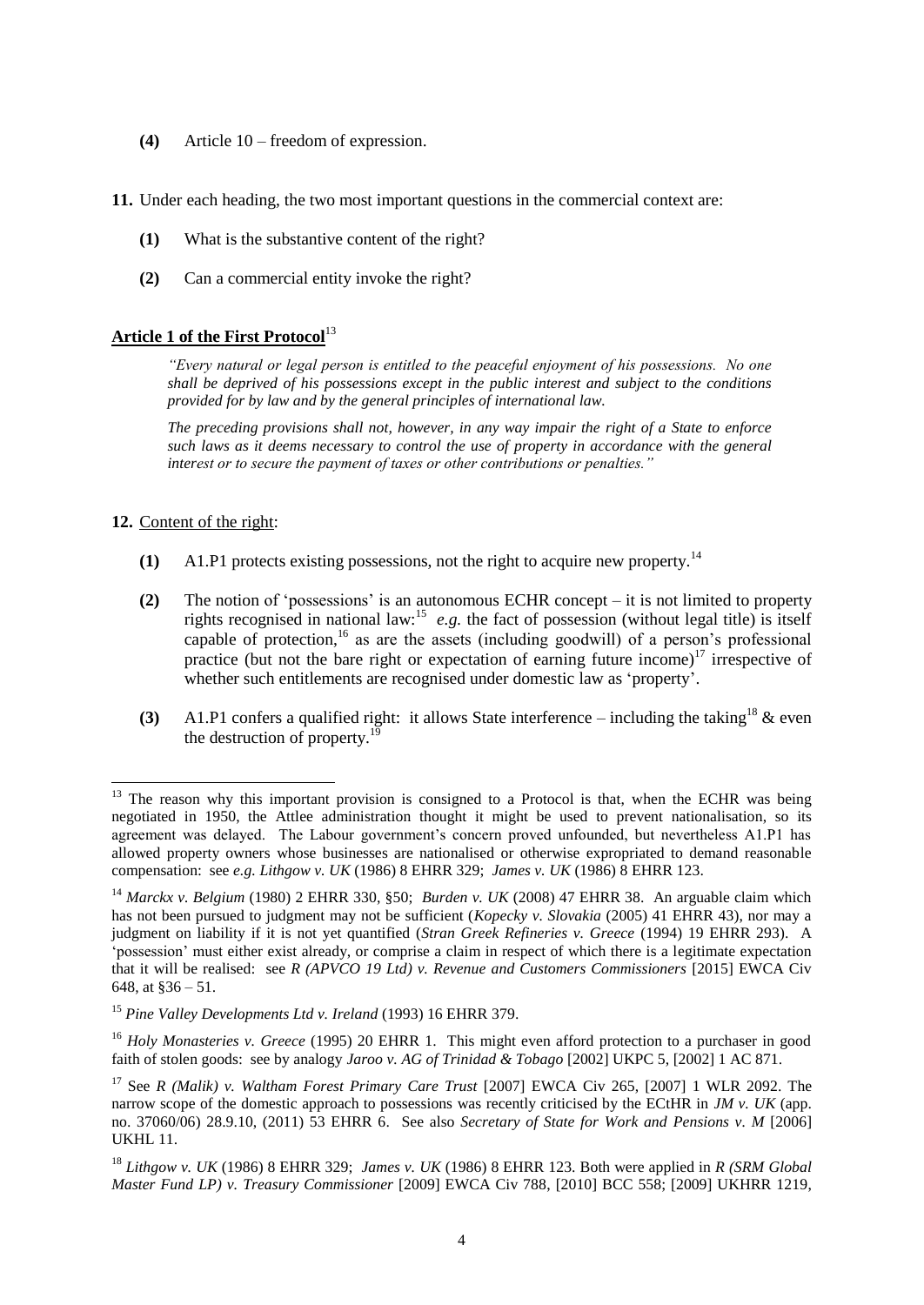- **(4)** In testing the lawfulness of State interference, a unitary test has been developed: the State can interfere if a 'fair balance' is struck between the private rights of the individual  $\&$  the general interests of the community.<sup>20</sup>
- **(5)** Temporary seizure (*e.g.* in the course of legal proceedings) is capable of involving an interference with possessions. $^{21}$

**13.** Who can rely on the right?

- **(1)** A1.P1 is available to companies & unincorporated associations, as well as to individuals. 22
- (2) A shareholder *qua* shareholder can complain if the injury is to his shares as such.<sup>23</sup>
- **(3)** Where a legal injury is suffered by a company, but a claim under A1.P1 is brought by a shareholder, the ECtHR's approach to the problems posed by the principle of reflective loss has evolved over time, but it remains slightly more relaxed than that under English common law: 24
	- **(a)** The earlier case-law of the ECtHR held that, where an individual or group held a controlling interest in a company, they would have victim status under the ECHR.<sup>25</sup> but not a minority shareholder.<sup>26</sup>
	- **(b)** However, the more recent case-law of the ECtHR adopts a stricter approach, saying that a complaint of financial injury to a company can only be brought by the company, other than in 'exceptional circumstances'.<sup>27</sup>

<sup>19</sup> *Owen v. MAFF* [2001] EHLR 18.

<sup>20</sup> *Sporrong & Lönnroth v. Sweden* (1983) 5 EHRR 35. Any interference must be lawful as a matter of domestic law and consistent with the rule of law, although a margin of appreciation is accorded to national authorities: *NKM v. Hungary* (2016) 62 EHRR 33, at §46 – 51.

<sup>21</sup> *Handyside v. UK* (1979-80) 1 EHRR 737; *R (Eastenders Cash & Carry) v. Revenue and Customs Commissioners* [2012] EWCA Civ 689.

<sup>22</sup> See the wording of A1.P1 and also *Yarrow v. UK* (1983) 30 DR 155, 5 EHRR CD498; *R (Infinis Plc) v. Gas and Electricity Markets Authority* [2013] EWCA Civ 70.

<sup>23</sup> *Bramelid v. Sweden* (1982) 29 DR 64, (1983) 5 EHRR 249, and more recently *R (SRM Global Master Fund LP) v. Treasury Commissioner* [2009] EWCA Civ 788, [2010] BCC 558; [2009] UKHRR 1219 & *Grainger v. UK* (app. no. 34940/10), (2012) 55 EHRR SE13.

<sup>24</sup> As to which the leading case remains *Johnson v. Gore Wood* [2002] 2 AC 1. For a discussion in the domestic court of the ECtHR approach to reflexive loss, see *Humberclyde Finance Group Ltd v. Hicks* (unreported, 14.11.01), at  $§42 - 46$ .

<sup>25</sup> *Kaplan v. UK* (1980) 4 EHRR 64 (majority shareholder); *Pine Valley Developments v. Ireland* (1992) 14 EHRR 319, (1993) 16 EHRR 379 (sole beneficial owner, company in receivership).

<sup>26</sup> *Yarrow v. UK* (1983) 30 DR 155, 5 EHRR CD498.

<sup>1</sup> and the related ECtHR complaint in *Grainger v. UK* (app. no. 34940/10), (2012) 55 EHRR SE13 (the nationalisation of Northern Rock).

<sup>27</sup> *Agrotexim v. Greece* (1996) 21 EHRR 250; *JW v. Poland* (app. no. 27917/95) 11.9.97; *Penton v. Turkey*  (app. no. 24463/94) 14.4.98; *Credit & Industrial Bank & Moravec v. Czech Republic* (app. no. 29010/95) 20.5.9, (1998) 26 EHRR CD888. The Strasbourg jurisprudence on this point has recently been discussed in *Bank Mellat v. HM Treasury* [2016] EWCA Civ 452, at §22 – 31.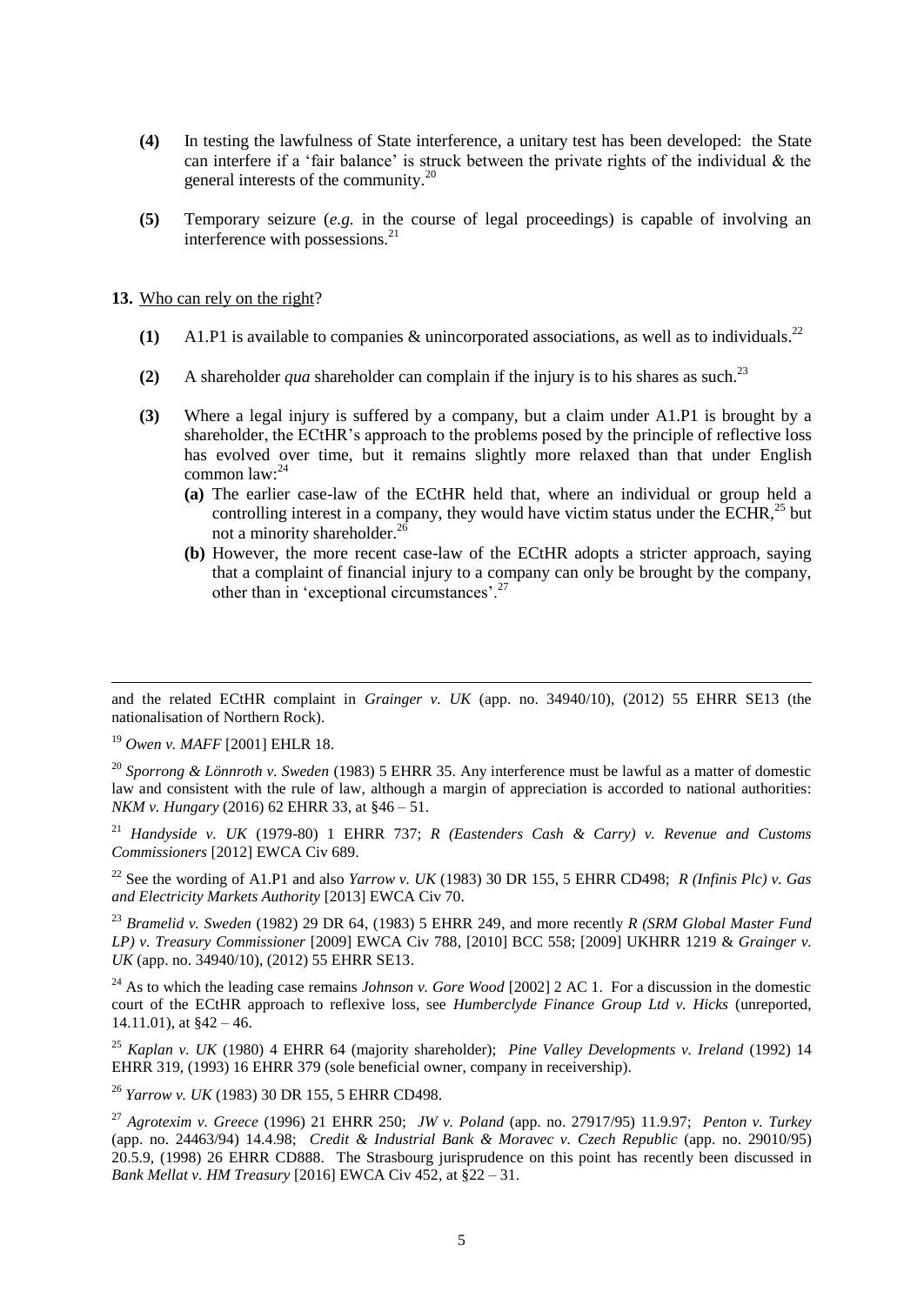### **Article 6(1)**

*"In the determination of his civil rights and obligations or of any criminal charge against him, everyone is entitled to a fair and public hearing within a reasonable time by an independent and impartial tribunal established by law."*

#### **14.** Content of the right:

- **(1)** Express rights these are unqualified:
	- **(a)** fair trial;
	- **(b)** public hearing;
	- **(c)** independent & impartial tribunal;
	- $(d)$  within a reasonable time.<sup>28</sup>
- **(2)** Implied rights these are qualified: *e.g.* the right of access to the court.<sup>29</sup>
- **(3)** The distinction between civil & criminal proceedings under Article 6 is an autonomous ECHR concept, $30$  depending on: $31$  –
	- **(a)** classification in domestic law,
	- **(b)** the nature of the 'offence' &
	- (c) the nature, severity  $\&$  purpose (punitive / preventive) of the sanction.<sup>32</sup>
- **(4)** Not everything that is not criminal is necessarily civil: the concept of 'civil rights & obligations' started life as being confined to private law rights (not public law rights).<sup>33</sup>
- **(5)** Examples:

1

- $(a)$  directors disqualification proceedings are civil;<sup>34</sup>
- **(b)** regulatory & disciplinary proceedings
	- do not necessarily involve disputes over civil rights & obligations, or a criminal offence:<sup>35</sup>
	- where they affect a person's ability to conduct a professional practice which is based on private client relations, they might well involve civil rights; $3<sup>3</sup>$

<sup>30</sup> *Han v. Commissioners for Customs & Excise* [2001] EWCA Civ 1048, [2001] 1 WLR 2253; *R (McCann) v. Crown Court at Manchester* [2002] UKHL 39, [2003] 1 AC 787.

<sup>31</sup> *Engel v. the Netherlands* (1979-80) 1 EHRR 647.

<sup>32</sup> A heavy penalty (*e.g.* a substantial fine or disbarring order) does not of itself necessarily mean that the proceedings are criminal: *Brown v. UK* (1999) 28 EHRR CD233; *R v. FSA, ex parte Fleurose* [2001] EWCA Civ 2015, [2002] IRLR 297.

<sup>33</sup> *Ringeisen v. Austria (No. 1)* (1979-80) 1 EHRR 455. But see more recently cases such as *STEC v. UK* (app. nos. 65731/01 & 65900/01) 6.7.05, (2006) 43 EHRR 47, in which it was held that benefits under a noncontributory pension scheme could amount to a possession, & *Salesi v. Italy* 26.2.93 Series A no. 257-E, (1998) 26 EHRR 187, §19; *Schuler-Zgraggen v. Switzerland* 24.6.93 Series A no. 263, (1993) 16 EHRR 405, §46; & *Tsfayo v. UK* (app. no. 60860/00) 14.11.06, (2009) 48 EHRR 18, §39, in which it was held that disputes over entitlement to social security and welfare benefits fall within Article 6.

<sup>34</sup> *EDC v. UK* [1998] BCC 370; *Re Blackspur Group plc (No. 4)* [2006] EWHC 299 (Ch), [2006] 2 BCLC 489.

<sup>35</sup> *Engel v. The Netherlands* (1979-80) 1 EHRR 647, at §87.

<sup>36</sup> *Le Compte, Van Leuven & De Meyere v. Belgium* (1982) 4 EHRR 1; *Albert & Le Compte v. Belgium* (1983) 5 EHRR 533; *Brown v. UK* (1999) 28 EHRR CD233; *R v. FSA, ex parte Fleurose* [2001] EWCA Civ 2015; *R (Malik) v. Waltham Forest Primary Care Trust* [2006] EWHC 487; *Kulkarni v. Milton Keynes Hospital NHS* 

<sup>28</sup> *Mitchell & Holloway v. UK* (2003) 36 EHRR 52 (contractual dispute: 9½ years – violation); *Davies v. UK*  (2002) 35 EHRR 29 (directors disqualification case: 5½ years – violation).

<sup>29</sup> *Golder v. UK* (1979-80) 1 EHRR 524; *Bank Mellat v. HM Treasury* [2013] UKSC 38.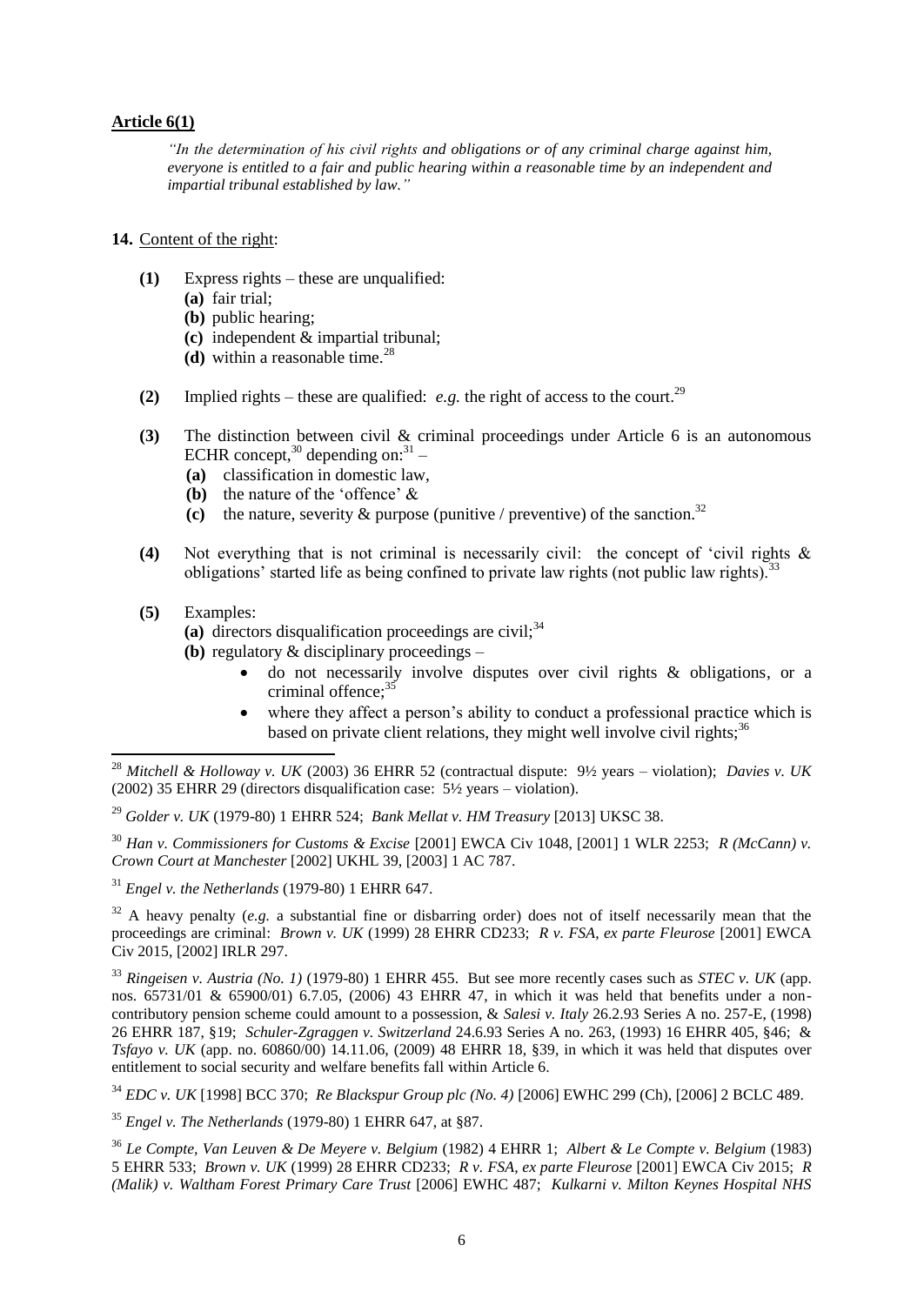- in principle, if the penalty is severe enough, they could conceivably be criminal $\frac{37}{2}$
- **(6)** Significance of the civil / criminal classification:
	- **(a)** The requirements of Articles 6(2) & 6(3) in relation to criminal charges are more demanding than in relation to civil proceedings.
	- **(b)** Compelled evidence cannot be used in criminal cases,<sup>38</sup> but it can in civil.<sup>39</sup>

#### **15.** Who can rely on the right?

- **(1)** 'Everyone' includes companies.
- **(2)** Earlier case-law indicated that even a minority shareholder could complain of a violation of Article 6 in relation to proceedings involving the company.<sup>40</sup>
- **(3)** More recently, where a 90% shareholder of a company in liquidation complained about the length of proceedings in violation of Article 6, the ECtHR applied the *Agrotexim* test,<sup>41</sup> but found that there were 'exceptional circumstances' allowing him to claim victim status on the facts of that case. $42$
- **(4)** It has been suggested that a minority shareholder pursuing non-hostile corporate litigation should be able to rely on Article 6, in so far as it requires parties to litigation to have equal rights to access evidence & documentation, in order to obtain documents procured by the company at the instance of the controlling shareholder.<sup>43</sup> There is not an abundance of authority on this point, but the argument has been tried,  $\&$  failed on the facts.<sup>44</sup>

#### **Article 8**

-

*"1. Everyone has the right to respect for his private and family life, his home and his correspondence.*

*2. There shall be no interference by a public authority with the exercise of this right except such as is in accordance with the law and is necessary in a democratic society in the interests of national security, public safety or the economic well-being of the country, for the prevention of disorder or crime, for the protection of health or morals, or for the protection of the rights and freedoms of others."*

*Trust* [2009] EWCA Civ 789, [2010] ICR 101; *R (Puri) v. Bradford Teaching Hospitals NHS Foundation Trust* [2011] EWHC 970 (Admin); *R (G) v. X School Governors* [2011] UKSC 30, [2012] 1 AC 167; *Mattu v. University Hospitals of Coventry* [2012] EWCA Civ 641.

 $37$  But see the cases in footnote 32 above.

<sup>38</sup> *Saunders v. UK* (1998) 1 BCLC 362, (1997) 23 EHRR 313.

<sup>39</sup> *Re Westminster Property Management Ltd, OR v. Stern* [2000] 1 WLR 2230; *R v. FSA, ex parte Fleurose* [2001] EWCA Civ 2015, [2002] IRLR 297.

<sup>40</sup> *Neves e Silva v. Portugal* (1991) 13 EHRR 535, §39; *Ruiz-Mateos v. Spain* (1993) 16 EHRR 505.

<sup>41</sup> See footnote 27 above.

<sup>42</sup> *GJ v. Luxembourg* (app. no. 21156/93) 22.10.96, (2003) 36 EHRR 40.

<sup>43</sup> *Privileged litigants: shareholder rights, information disclosure and corporate privilege*, J Loughrey, J.B.L. October 2007, 778-806.

<sup>44</sup> *Harley Street Capital Ltd v. Tchigirinsky* [2005] EWHC 1897 (Ch), [2006] BCC 209.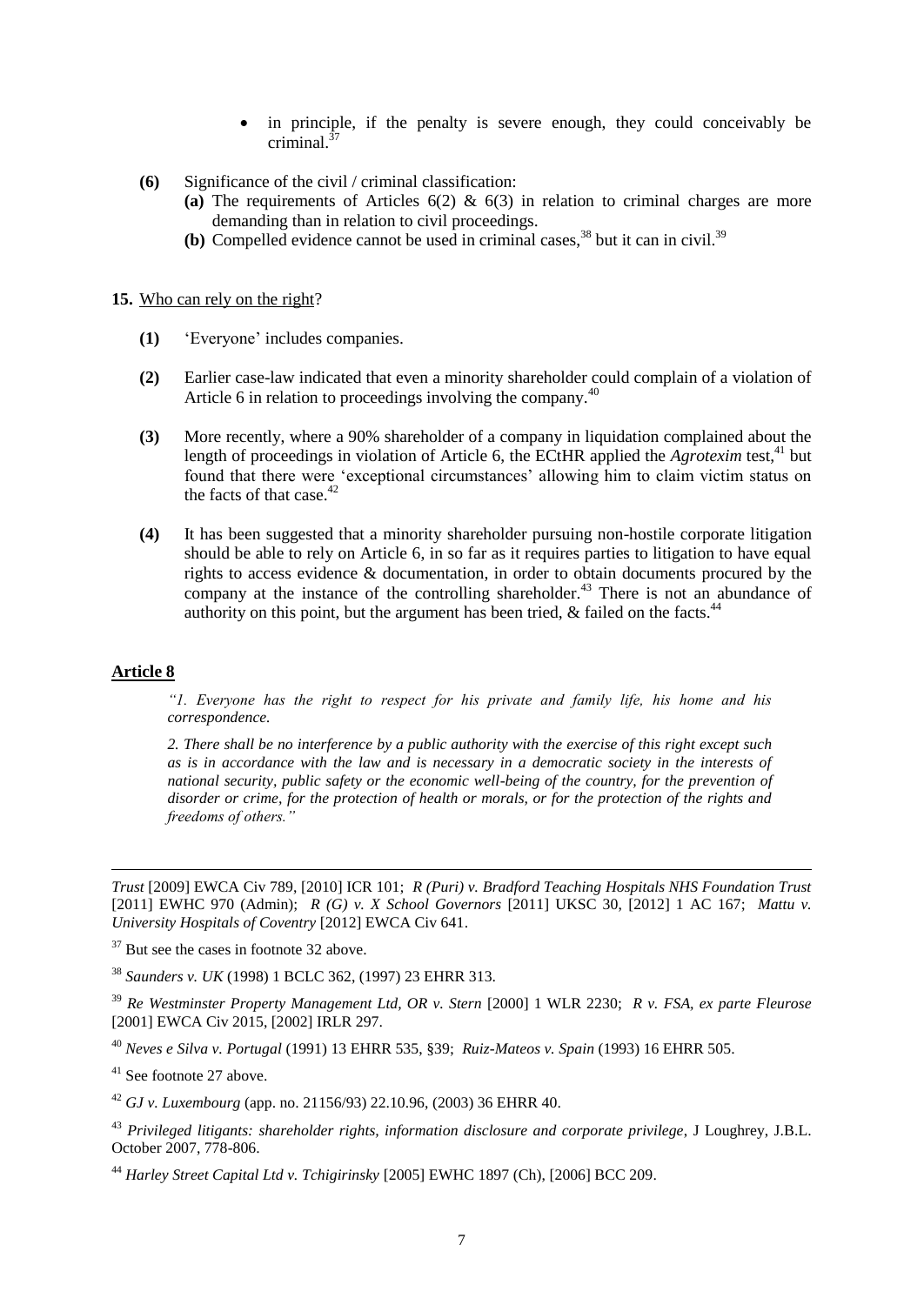#### **16.** Content of the right:

- **(1)** The notion of 'respect' is not clear-cut it has a judgmental element that may be factsensitive.<sup>45</sup>
- **(2)** 'Private life' is not necessarily confined to the home: it can also extend to the workplace,<sup>46</sup> including banking & financial arrangements.<sup>47</sup>
- **(3)** 'Correspondence' is not confined to personal letters: it can also extend to records of financial transactions<sup>48</sup>  $\&$  professional correspondence: in particular the confidentiality of communications between lawyer & client is protected as an important part of the right.<sup>49</sup>
- **(4)** A fertile source of dispute is the balance that needs to be struck between the right to private life under Article 8  $\&$  the freedom of the press under Article 10.<sup>50</sup>
- **(5)** The fact that evidence has been obtained in violation of Article 8 does not necessarily mean that its admission at trial involves a violation of Article  $6<sup>51</sup>$ , although it might, depending on the facts. $52$
- **(6)** Evidence obtained in violation of Article 8, and which appears to have been obtained by fraud, may have to be disclosed where it would otherwise be covered by LPP.<sup>53</sup>

**17.** Who can rely on the right?

- **(1)** Article 8 is most obviously available to individuals.
- **(2)** More controversially, companies can now rely on Article 8 as well. 54

<sup>47</sup> *MN v. San Marino* (2016) 62 EHRR 19, at §51 – 55.

<sup>48</sup> *MN v. San Marino*, *supra*.

<u>.</u>

<sup>49</sup> *Campbell v. UK* (1993) 15 EHRR 137, §46-8; *Foxley v. UK* (2001) 31 EHRR 25, §43; *R (Prudential Plc) v. Special Commissioner of Income Tax* [2010] EWCA Civ 1094; *Akzo Nobel Chemicals Ltd v. European Commission* (C-550/07 P) [2011] 2 AC 338.

<sup>50</sup> *Von Hannover v. Germany* (app. no. 59320/00) 24.6.04, (2005) 40 EHRR 1. There has been a substantial number of recent cases on the balance between Articles 8 & 10: see *Re Guardian News and Media* [2010] UKSC 1, [2010] 2 AC 697, and the cases on super-injunctions (such as *Terry v. Persons Unknown* [2010] EWHC 119 (QB), [2010] 2 FLR 1306) which, after much public controversy, led to Lord Neuberger's report. See also *Mosley v. UK* (app. no. 48009/08) 10.5.11, (2011) 53 EHRR 30, where the ECtHR revisited its privacy jurisdiction. For a recent high profile decision in this area, see *PJS v. News Group Newspapers Ltd* [2016] UKSC 26, which concerned the granting and continuation of an interim injunction relating to the extra-marital affair of a celebrity.

<sup>51</sup> *Khan v. UK* (2001) 31 EHRR 45; *Perry v. UK* (2004) 39 EHRR 3.

<sup>52</sup> *Allan v. UK* (2003) 36 EHRR 12.

<sup>54</sup> *Société Colas Est v. France* (app. no. 37971/97) 16.4.02, (2004) 39 EHRR 17, at §41; *Kent Pharmaceuticals Ltd v. UK* (app. no. 9355/03) 11.10.05; *AEIHR & Ekimdzhiev v. Bulgaria* (app. no. 62540/00) 28.6.07.

<sup>45</sup> *Von Hannover v. Germany* (app. no. 59320/00) 24.6.04, (2005) 40 EHRR 1.

<sup>46</sup> *Niemietz v. Germany* (1993) 16 EHRR 97; *Buck v. Germany* (app. no. 41604/98) 7.5.02, (2006) 42 EHRR 21; *Aleksanyan v. Russia* (2011) 52 EHRR 18.

<sup>53</sup> *Dubai Aluminium Co v. Al Alawi* [1999] 1 WLR 1964; *Kuwait Airways v. Iraqi Airways (No. 6)* [2005] EWCA Civ 286, [2005] 1 WLR 2734.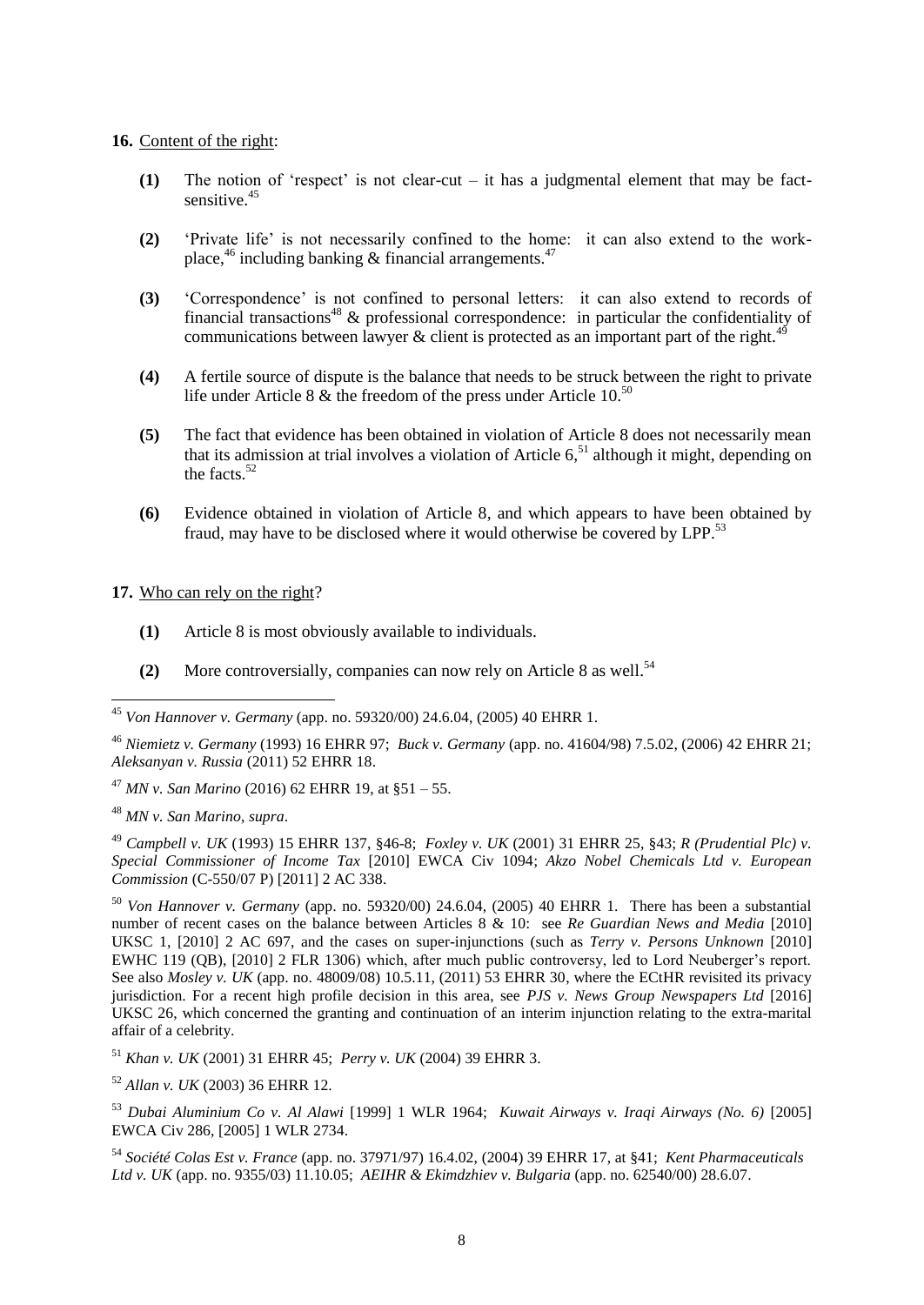#### **Article 10**

*"1. Everyone has the right to freedom of expression. This right shall include freedom to hold opinions and to receive and impart information and ideas without interference by public authority regardless of frontiers. This article shall not prevent States from requiring the licensing of broadcasting, television and cinema enterprises.*

*2. The exercise of these freedoms, since it carries with it duties and responsibilities, may be subject to such formalities, conditions, restrictions or penalties as are prescribed by law and are necessary in a democratic society, in the interests of national security, territorial integrity or public safety, for the prevention of disorder or crime, for the protection of health or morals, for the protection of the reputation of rights of others, for preventing the disclosure of information received in confidence, or for maintaining the authority and impartiality of the judiciary."*

#### **18.** Content of the right:

- **(1)** Freedom to receive information this is expressly granted.
- **(2)** Freedom to impart information the paradigm being the freedom of the press.<sup>55</sup>
- **(3)** Freedom to obtain information unwillingly from other people? It was originally thought that this right was not conferred by Article 10. <sup>56</sup> However, more recently things may be changing. $5$
- **(4)** As noted above, a fertile source of dispute is the balance between press freedom under Article 10, & the right to private life under Article 8.

**19.** Who can rely on the right?

-

- **(1)** Trading companies can rely on the rights guaranteed by Article 10.<sup>58</sup>
- **(2)** An organisation (such as a trades union) cannot bring an *actio popularis* before the ECtHR challenging a measure on behalf of its members, but individual members of such an organisation who are directly affected by the measure can challenge it, even though it is legally directed against their employer.<sup>59</sup>
- **(3)** A shareholder can bring a complaint about interference with the rights of his company.<sup>60</sup>

<sup>55</sup> *Sunday Times v. UK* (1979-80) 2 EHRR 245 & (1992) 14 EHRR 229.

<sup>56</sup> *Leander v. Sweden* (1987) 9 EHRR 433, at §74; *Guerra v. Italy* (1998) 26 EHRR 357, at §53.

 $57$  First, there was Resolution 428 (1970) of the Consultative (Parliamentary) Assembly of the Council of Europe. Then came *Társaság a Szabadságjogokért v. Hungary* [2009] ECHR 37375/05, (2011) 53 EHRR 3. *Cf*  the Supreme Court decision in *Re Guardian News and Media* [2010] UKSC 1, [2010] 2 AC 697, which did not mention *Társaság*, but did mention *Leander*. Then came the Court of Appeal, applying *Társaság*, in *Independent News and Media Limited v. A* [2010] EWCA Civ 343, [2010] 1 WLR 2262. See also *R (Guardian News and Media Ltd) v. City of Westminster Magistrates Court* [2012] EWCA Civ 420, [2013] QB 618.

<sup>58</sup> *Sunday Times v. UK* (1979-80) 2 EHRR 245 & (1992) 14 EHRR 229.

<sup>59</sup> *Purcell v. Ireland* (1991) 70 DR 262.

<sup>60</sup> *Groppera Radio AG v. Switzerland* (1990) 12 EHRR 321, §49-50, applied in *Monnat v. Switzerland* (2010) 51 EHRR 34.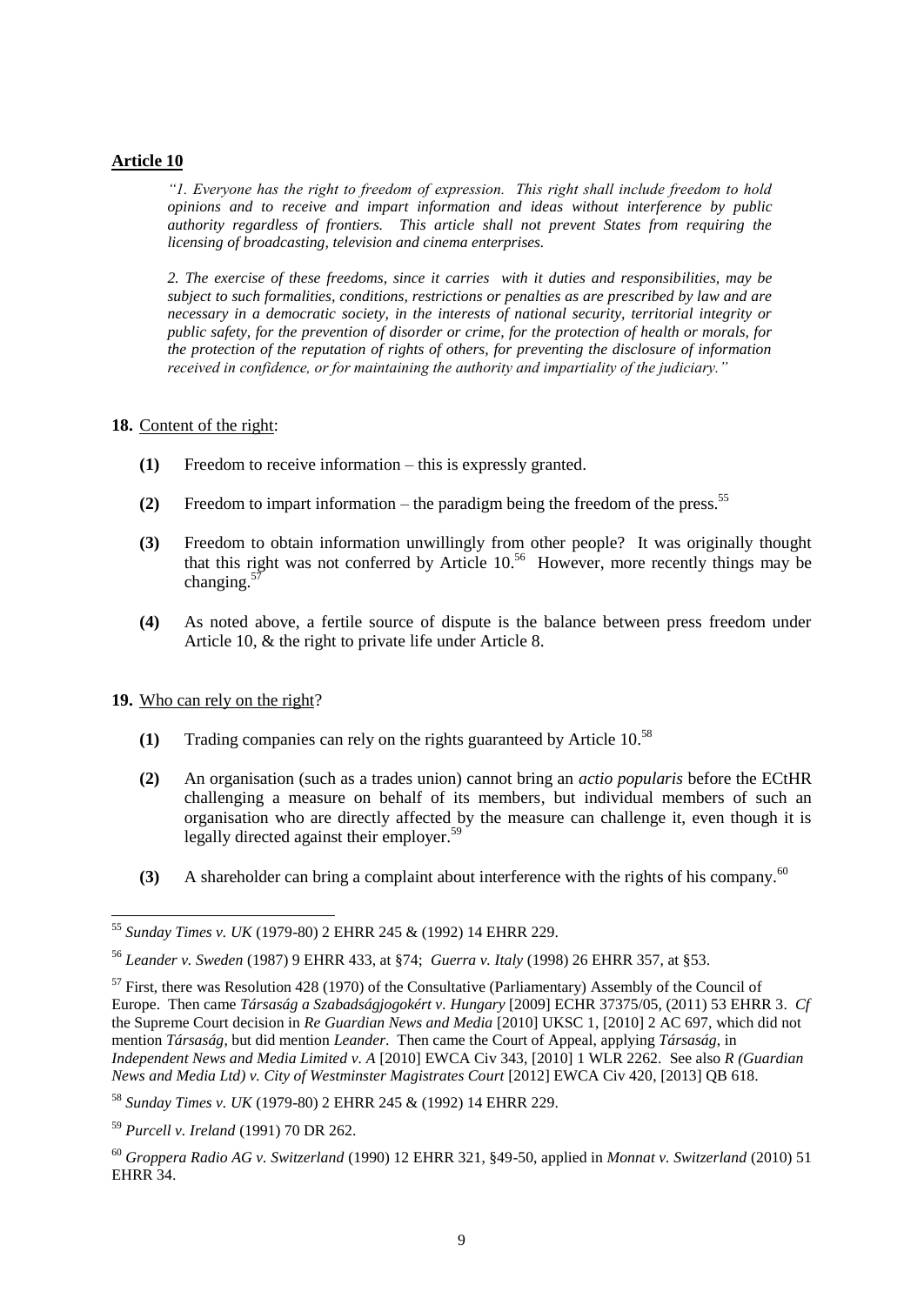# **IV. HOW ARE THOSE RIGHTS LIKELY TO HAVE ANY IMPACT IN PRACTICE?**

### **The mechanisms by which the HRA can affect commercial cases**

- **20.** *Ad hoc* State intervention: where the State intervenes in the public interest (*e.g.* Railtrack, Northern Rock *etc*), it can only do so consistently with the Convention rights – *e.g.* by respecting the rights of shareholders to fair compensation for the value of expropriated shares by reference to A1.P1.<sup>61</sup> The issues in these situations would normally be resolved by means of judicial review, rather than arising in private interest civil litigation.
- **21.** Regulation: where the State exercises regulatory authority it can only do so consistently with the Convention rights, *e.g.* –
	- **(1)** by ensuring a fair trial of director disqualification proceedings within a reasonable period of time by reference to Article  $6$ ;<sup>62</sup>
	- **(2)** by not imposing disproportionate penalties for defaults by reference to A1.P1;<sup>63</sup>
	- **(3)** by respecting a person's right to advertise when considering a licence application by reference to Article 10.<sup>64</sup>
- **22.** Contract where one of the parties is a public authority:
	- **(1)** The conduct of a public authority in entering into a contract may impact on someone's Convention rights.<sup>6</sup>
	- **(2)** The conduct of a public authority in not entering into a contract may impact on someone's Convention rights.<sup>66</sup>

<sup>-</sup><sup>61</sup> Recent authorities include *R (SRM Global Master Fund LP) v. Treasury Commissioner* [2009] EWCA Civ 788, [2010] BCC 558; [2009] UKHRR 1219 (compulsory acquisition by the State of shares in Northern Rock); *R (Sinclair Collis Ltd) v. Secretary of State for Health* [2010] EWHC 3112 and *Sinclair Collis Ltd v. Lord Advocate* [2011] CSOH 80 (judicial review of legislation banning the sale of tobacco from automatic vending machines); *AXA General Insurance Ltd v. Lord Advocate* [2011] UKSC 46 (challenge by insurers of legislation which would have increased its liability under contracts indemnifying employers for their negligent acts). In a similar vein, the older case of *Stran Greek Refineries v. Greece* (1995) 19 EHRR 293 involved a challenge to the Greek government's attempt to avoid an arbitration award by means of legislation: see in particular §74 – 88.

<sup>62</sup> *Re Blackspur, Eastaway v. Secretary of State for Trade & Industry* [2007] EWCA Civ 425, [2008] 1 BCLC 153.

<sup>63</sup> *Bysermaw Properties Ltd v. Revenue & Customs Commissioners* [2008] STC (SCD) 322; *International Transport Roth GmbH v. Secretary of State for the Home Department [2002] EWCA Civ 158, [2003] QB 728.* The scheme for imposing penalties for the late filing of company accounts under s. 453 CA 2006 was held not to be an infringement of A1.P1 in *R (POW Trust) v. Chief Executive and Registrar of Companies* [2002] EWHC 2783, [2004] BCC 268, [2003] 2 BCLC 295.

<sup>64</sup> *Belfast CC v. Miss Behavin' Ltd* [2007] UKHL 19, [2007] 1 WLR 1420.

<sup>65</sup> *R (Heather) v. Leonard Cheshire Foundation* [2002] EWCA Civ 366, [2002] HRLR 30, at §34.

<sup>66</sup> *R (Haggerty) v. St Helen's BC* [2003] EWHC 803 (Admin), [2003] HLR 69.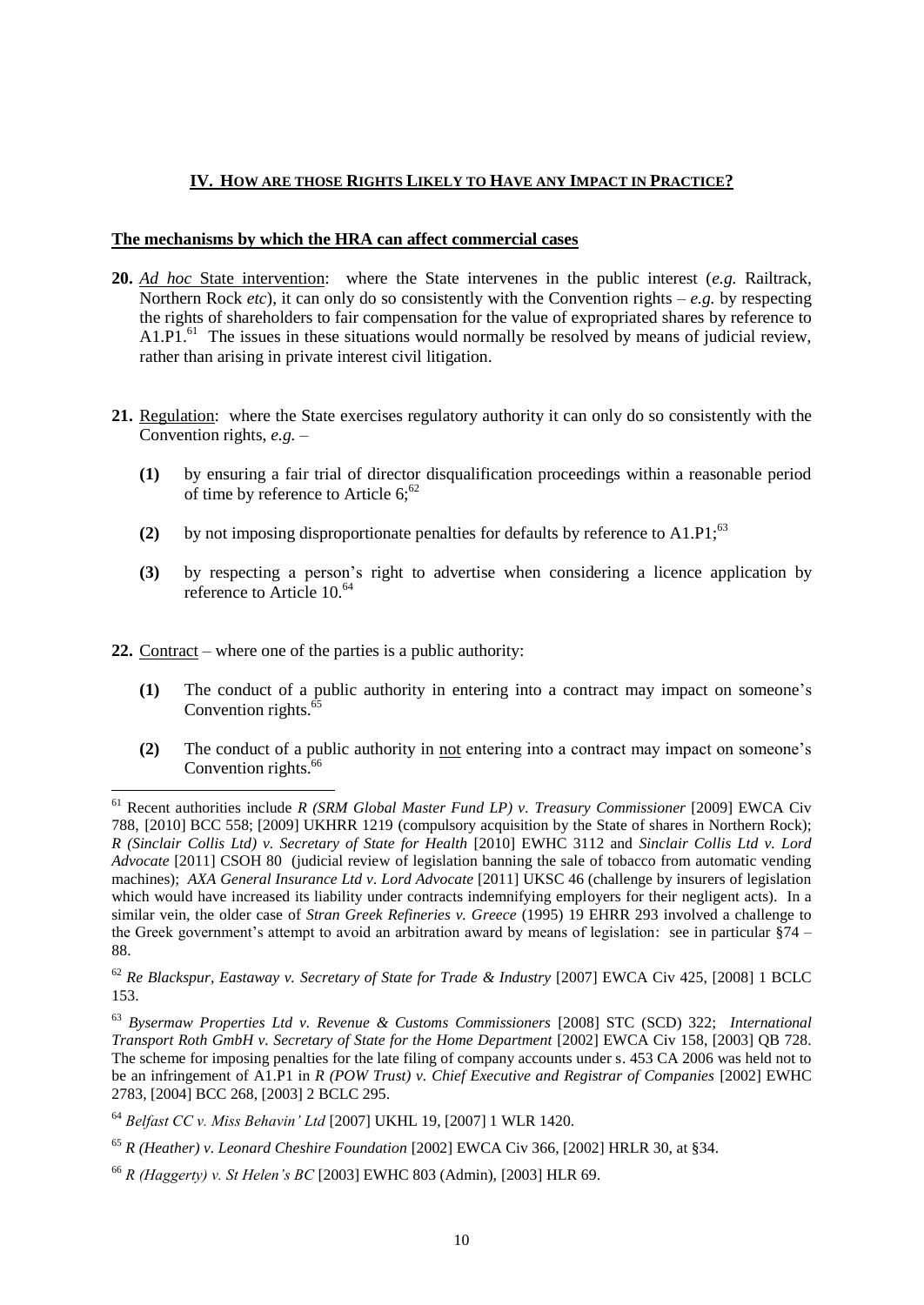- **(3)** The HRA may impact on the interpretation of contracts to which a public authority is a party.<sup>67</sup>
- **(4)** The HRA may impact on the permitted conduct of a public authority in the performance of a contract to which it is a party.<sup>68</sup>
- **23.** Contract where neither party is a public authority problems will be encountered in invoking Convention rights,  $69$  either in relation to -
	- **(1)** the existence of a contract,  $70$
	- **(2)** the interpretation of express terms,
	- **(3)** the introduction of implied terms,
	- **(4)** the application of 'norms' in contracts, <sup>71</sup> or
	- **(5)** the operation of controls on contracts.<sup>72</sup>
- **24.** Statutory interpretation: where legislation impacts on contractual relations, the court should construe it in a manner that is compatible with the Convention rights.<sup>73</sup>
- **25.** Court's discretion:

<u>.</u>

**(1)** The exercise of the court's discretion in relation to security for costs is now significantly shaped by the Convention.<sup>74</sup>

<sup>70</sup> It was argued unsuccessfully in *Smith v. Carillion (JM) Ltd* [2014] IRLR 344, at §64, that the ECHR & HRA required the court to abandon the usual common law rules for determining whether, in the absence of any express contract of employed, a contract should be implied.

<sup>71</sup> For example, it might be suggested that the mutual trust and confidence required between employer  $\&$ employee would be broken if the employer violated the Convention rights of the employee, even in the absence of any breach of contract: see for example *Monitoring employee communications: data protection and privacy issues* CTLR 2011, 17(8), 213-216; but see also *Pay v. UK* [2009] IRLR 139, (2009) 48 EHRR SE2.

<sup>67</sup> *Biggin Hill Airport v. Bromley LBC* (2001) 98(3) LSG 42 (reversed on other grounds [2001] EWCA Civ 1089). See also *Chitty on Contract* (32<sup>nd</sup> ed.), at §1-073.

<sup>68</sup> *Lee v. Leeds CC* [2002] EWCA Civ 6, [2002] 1 WLR 1488, at §26.

<sup>69</sup> There is an enormous amount of academic commentary on this: Craig on *Administrative Law* pp. 599-601; Hunt [1998] PL 423; Markesinis (1998) 114 LQR 47; Bamforth [1998] CLJ 159; Phillipson [1999] MLR 828; Buxton (2000) 116 LQR 48; Wade (2000) 116 LQR 217; McMeel, *The Construction of Contracts: Interpretation, Implication and Rectification*, §9.28. See also *Khan v. Khan* [2007] EWCA Civ 399, [2008] Bus LR D73. There is also a closely related issue (illustrated by the recent Supreme Court decision in *Braganza v. BP Shipping Ltd* [2015] 1 WLR 1661), namely whether public law principles (such as proportionality) now have a role to play in purely private law contractual disputes, *e.g.* where one party is unilaterally exercising a contractual discretion which directly affects the other.

 $72$  For example, the test of 'reasonableness' under UCTA s.11, or the test of 'good faith' and 'significant imbalance' under regulation 5(1) of the Unfair Terms in Consumer Contracts Regulations 1999 (SI 1999/2083). See also *Braganza v. BP Shipping Ltd* in footnote 69 above.

<sup>73</sup> See for example *Wilson v. First County Trust Ltd (No.2)* [2003] UKHL 40, [2004] 1 AC 816.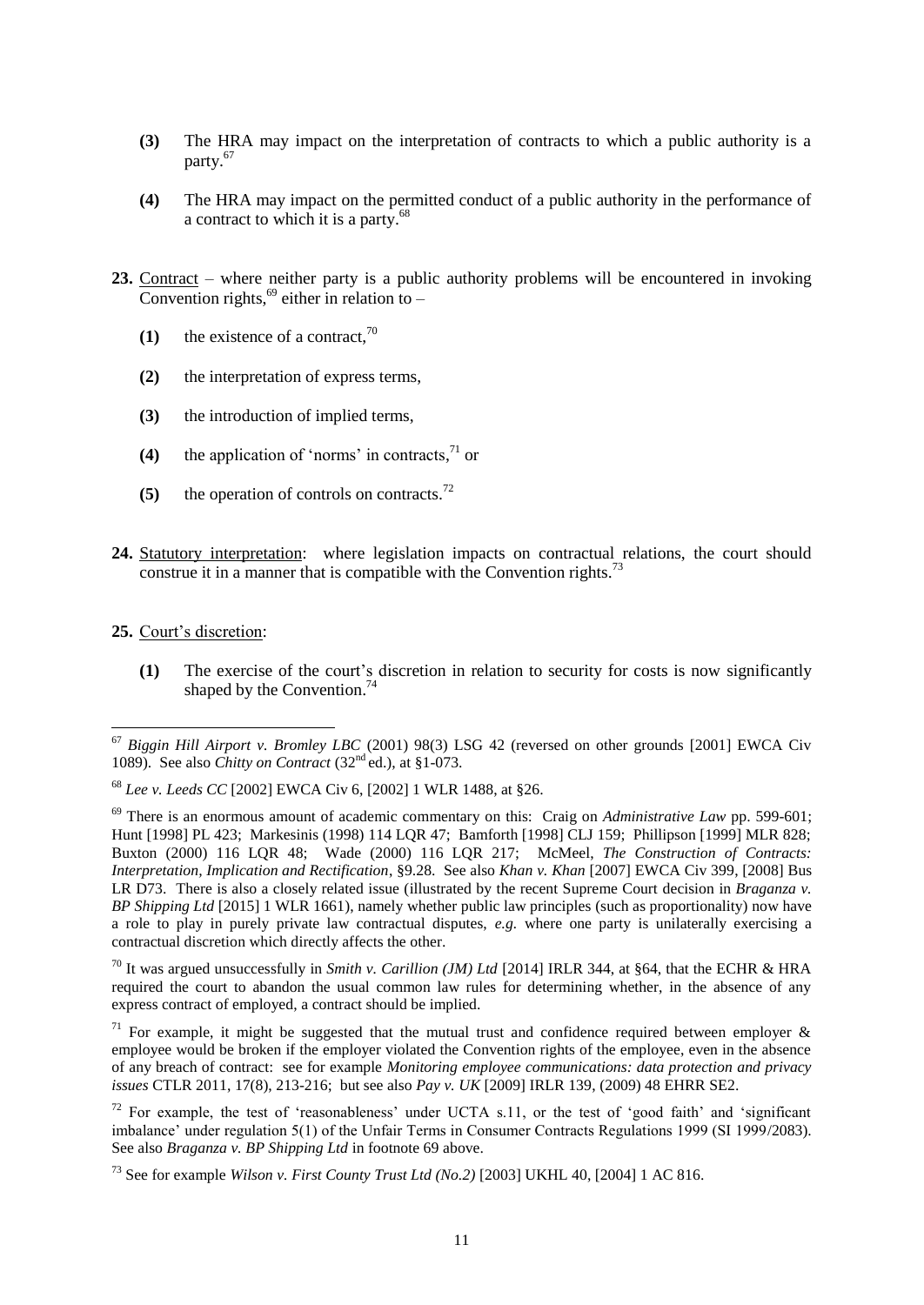- **(2)** Where the court has a discretion whether to grant interim relief, the impact of Convention rights may also be decisive.<sup>75</sup>
- **(3)** In particular, the operation of search & seizure orders will engage Article 8, whether they are executed against domestic or business premises.<sup>76</sup>
- **(4)** Where the court has a discretion to admit evidence, the fact that it was obtained in violation of a Convention right is capable of influencing the outcome.<sup>77</sup>
- **(5)** Where the court has a discretion in relation to disclosure, the competing rights of the parties to a fair trial (under Article 6) & to respect for private life (under Article 8) may inform the debate.

#### **26.** Development of the common law:

- **(1)** Before the HRA was enacted
	- **(a)** one school believed that Parliament legislates to the extent that it considers appropriate, & if it has not legislated then it is not for the courts to give effect in domestic law to the UK's international obligations;<sup>78</sup>
	- **(b)** the other school was that municipal law ought always to be consistent with the UK's international obligations.<sup>79</sup>
- **(2)** Since the HRA was enacted, the better view is that: $80$ 
	- **(a)** where there is ambiguity or the common law is unsettled, it should be developed in light of ECHR law:<sup>81</sup>
	- **(b)** although the common law likes to pretend that it never does anything for the first time, the reality is that the ECHR can in effect prompt the development of entirely new torts,

<sup>74</sup> Can't pay = breach of Article 6 right of access to the court: *Ait-Mouhoub v. France* (2000) 30 EHRR 382. Security ordered solely on grounds of foreign residence = breach of Article 14 non-discrimination: *Nasser v. United Bank of Kuwait* [2001] EWCA Civ 556, [2002] 1 WLR 1868, & *Kazakhstan Kagazy Plc v. Zhunus*  [2015] EWHC 996 (Comm), §189 – 190. For a recent review of the law in this area, see *Pannone LLP v. Aardvark Digital Ltd* [2013] 4 Costs LO 607, at §53 – 64.

 $75$  The heightened test in the HRA s. 12 (which protects the right under ECHR Article 10) contributed to the refusal of an injunction to restrain comparative advertising in *Red Dot Technologies v. Apollo Fire Detectors Ltd* [2007] EWHC 1166.

<sup>76</sup> *Bernh Larsen Holdings AS v. Norway* (2014) 58 EHRR 8. See generally *Niemietz v. Germany* (1993) 16 EHRR 97; *Buck v. Germany* (app. no. 41604/98) 7.5.02, (2006) 42 EHRR 21; *Aleksanyan v. Russia* (2011) 52 EHRR 18.

<sup>77</sup> *R v. Khan (Sultan)* [1997] AC 558.

<sup>78</sup> *Malone v. Metropolitan Police Commissioner* [1979] Ch 344; *R v. Secretary of State for the Home Department, ex parte Brind* [1991] 1 AC 696; *R v. Metropolitan Stipendiary Magistrate, ex parte Choudhury* [1991] 1 QB 429.

<sup>79</sup> *Whitehouse v. Lemon* [1979] AC 617, at 665; *AG v. BBC* [1981] AC 303, 354; *AG v. Guardian Newspapers (No. 2)* [1990] 1 AC 109 (at 1<sup>st</sup> instance & in the CA); *Derbyshire CC v. Times Newspapers* [1993] AC 534.

<sup>&</sup>lt;sup>80</sup> That was certainly the Government's intention: see Lord Irvine LC, Hansard 24<sup>th</sup> November 1997, HL col 783.

<sup>81</sup> *DPP v. Jones* [1999] 2 AC 240; *Douglas v. Hello! Ltd* [2006] QB 125.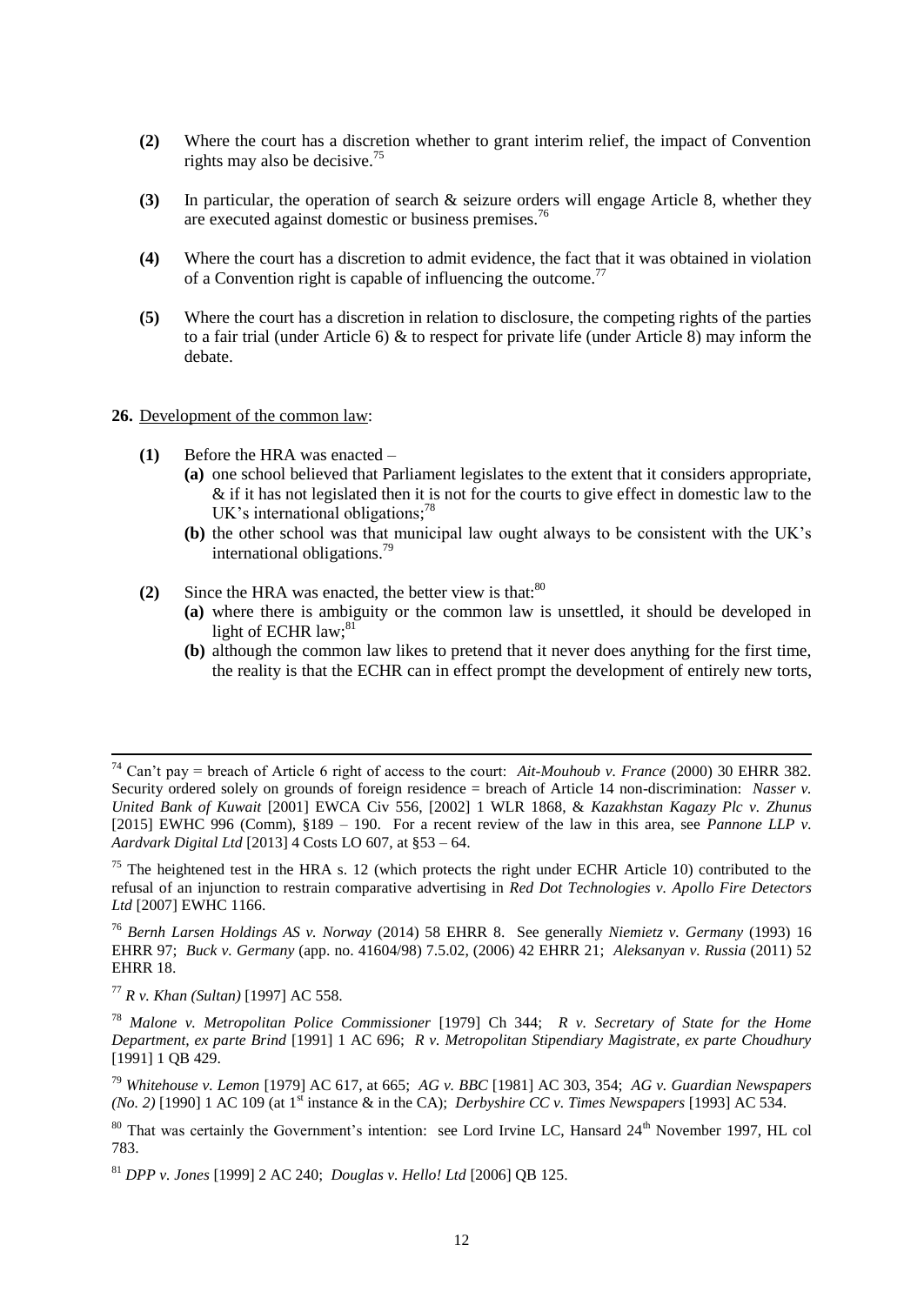such as the misuse of private information (as opposed to the long-established equitybased claim for breach of confidence).<sup>82</sup>

#### **The areas of law in which the HRA can affect commercial cases**

**27.** Misuse of private information – a potentially important consideration when it comes to monitoring internet usage *e.g.* in order to allow advertisers to tailor / target their advertisements to particular internet users.<sup>83</sup>

#### **28.** Freedom of speech:

- **(1)** Freedom of the press *v*. right to private life.<sup>84</sup>
- **(2)** Freedom of the press *v.* copyright.<sup>85</sup>
- **(3)** Freedom of the press *v.* corporate defamation.<sup>86</sup>
- **(4)** Commercial communications (including advertising, consumer pressure groups *etc.*) fall within the protection afforded by Article  $10<sup>87</sup>$  but the State has a much wider margin of appreciation to interfere.<sup>88</sup>
- **(5)** Control of broadcasting: again, Article 10 applies, subject to a margin of appreciation in what to allow:<sup>89</sup> the breadth of that margin may depend on the identity of the intending broadcaster,<sup>90</sup> and ultimately it is always for the court to decide whether any restrictions are  $lawful<sup>91</sup>$
- **(6)** Publication of material disclosed in legal proceedings.<sup>92</sup>

<sup>87</sup> *Markt Intern Verlag v. Germany* (1990) 12 EHRR 161.

<sup>92</sup> *Long Beach Ltd v. Global Witness Ltd* [2007] EWHC 1980 (QB), [2010] BCC 558; [2009] UKHRR 1219.

<sup>&</sup>lt;u>.</u> <sup>82</sup> See *Vidal-Hall v. Google Inc* [2015] EWCA Civ 311, [2015] 3 WLR 409, §21 – 43, analysing *Campbell v. MGN Newspapers* [2004] UKHL 22, [2004] 2 AC 457 & *Douglas v. Hello! Ltd* [2006] QB 125.

<sup>83</sup> *Vidal-Hall v. Google Inc* [2015] EWCA Civ 311, [2015] 3 WLR 409.

<sup>84</sup> *PJS v. News Group Newspapers Ltd* [2016] UKSC 26; *Mosley v. News Group Newspapers* [2008] EWHC 687; *Mosley v. UK* (app. no. 48009/08) 10.5.11, (2011) 53 EHRR 30; *Re FI Call Ltd* [2013] EWHC 233 (Ch); *AAA v. Associated Newspapers Ltd* [2012] EWHC 2103.

<sup>85</sup> *Miss World Ltd v. Channel 4* [2007] EWHC 982.

<sup>86</sup> The Defamation Act 2013 (the impact of which is discussed in *Lachaux v. Independent Print Ltd* [2016] QB 402*)*; *Jameel v. Wall Street Journal Europe* [2006] UKHL 44, [2007] 1 AC 359. Further, internet news portals risk becoming liable for comments posted on their websites if they do not have the correct controls in place: *Delfi AS v. Estonia* (2016) 62 EHRR 6, in particular at §112 – 117, §128 – 130 & §144 – 159.

<sup>88</sup> *R (Core Issues Trust) v. TfL* [2014] EWCA Civ 34, [2014] PTSR 785, at §58; *Mouvement Raelien Suisse v. Switzerland* (2013) 56 EHRR 14, §61 – 63; *Belfast City Council v. Miss Behavin' Ltd* [2009] UKHL 19, [2007] 1 WLR 1420. See also *Jacubowski v. Germany* (1995) 19 EHRR 64; *Hertel v. Switzerland* (1999) 28 EHRR 534; *Casado Coca v. Spain* (1994) 18 EHRR 1 (regulation of an advocate's freedom to advertise).

<sup>89</sup> *Groppera Radio AG v. Switzerland* (1990) 12 EHRR 321, applied in *Monnat v. Switzerland* (2010) 51 EHRR 34.

<sup>&</sup>lt;sup>90</sup> For example, the margin may be narrower in relation to a NGO drawing attention to matters of public interest: *Animal Defenders International v. UK* (2013) EMLR 28, at §100 – 105.

<sup>91</sup> *R (Animal Defenders International) v. Secretary of State for Culture, Media & Sport* [2008] UKHL 15.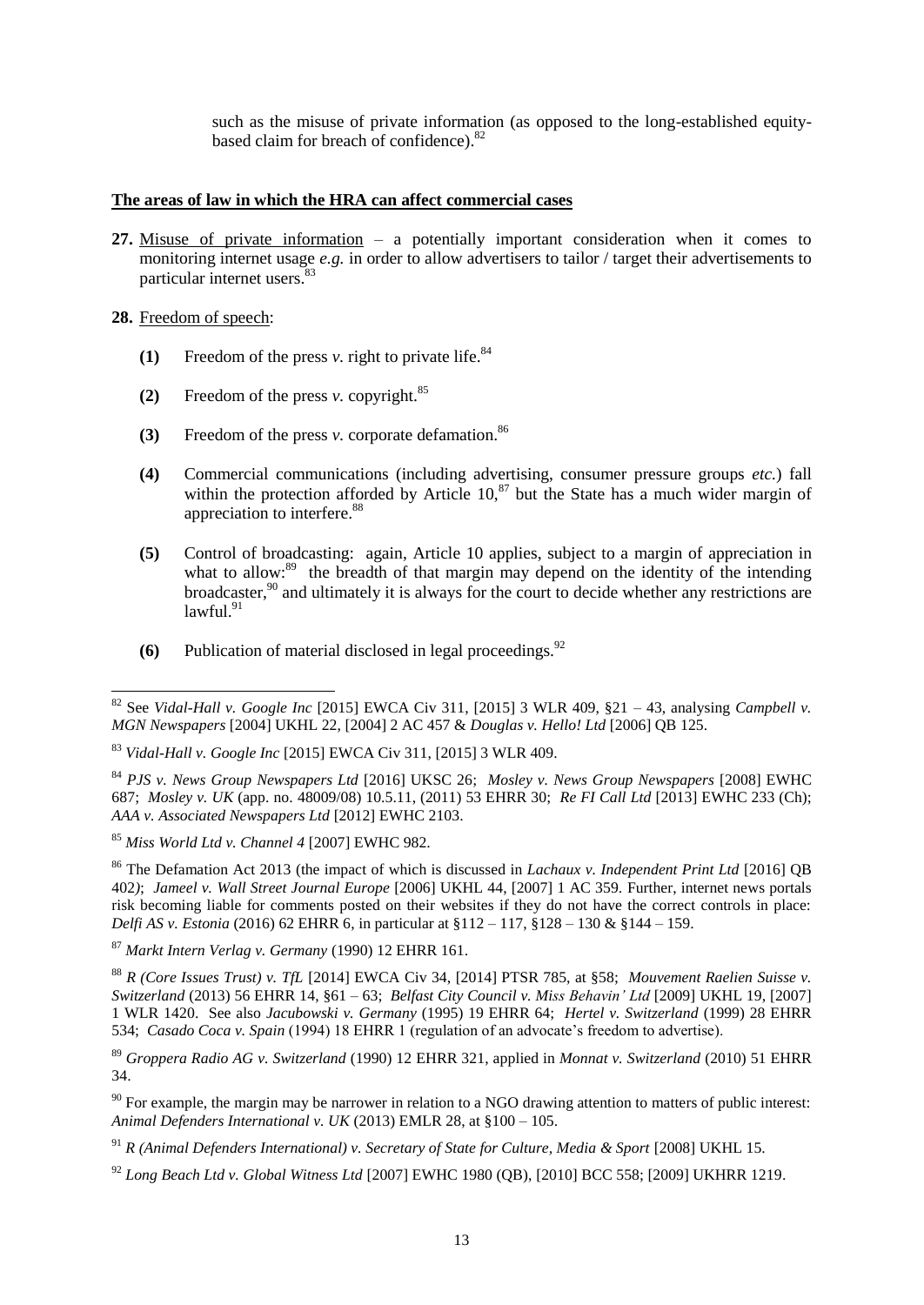29. Employment: the collection & storage by an employer of information about employees & potential employees will involve an interference with Article 8, but it might be justifiable, depending on the circumstances.  $93$ 

### **30.** Insolvency: 94

- **(1)** whether summary arrest & indefinite detention for breach of the Insolvency Act 1986, s. 364, was compatible with Article  $5:95$
- **(2)** whether the offence of withholding books & records under the Insolvency Act 1986, s. 208, could lawfully impose a reverse burden of proof;<sup>96</sup>
- **(3)** whether a voluntary arrangement under the Insolvency Act 1986, s. 260, was compatible with  $A1.P1$ :<sup>97</sup>
- **(4)** whether delay in **(i)** the administration of a liquidation or bankruptcy<sup>98</sup> or **(ii)** the disposal of director disqualification proceedings<sup>99</sup> constituted a breach of Article 6 or A1.P1;
- **(5)** whether a reverse legal burden under the Insolvency Act 1986, s. 352 (which provides a defence of innocent intention in relation to certain bankruptcy offences) should be read down so as to impose an evidential burden only;  $100$
- **(6)** whether an order for the production of documents under the Insolvency Act 1986, s. 366, engages Article 8 where such documents involve business correspondence;  $^{101}$  and
- **(7)** whether an order to redirect a bankrupt's letters that included legally privileged material under the Insolvency Act 1986, s.  $371$ , constitute a breach of Article  $8<sup>10</sup>$

#### **31.** Contracting out of ECHR rights:

<sup>93</sup> *Leander v. Sweden* (1987) 9 EHRR 433; *Hilton v. UK* (1988) 57 DR 108; *Home Office v. Tariq* [2011] UKSC 35; *City and County of Swansea v. Gayle* [2013] IRLR 768.

<sup>94</sup> See generally M. Simmon & T. Smith *The HRA 1998: The Practical Impact on Insolvency* (2000) IL&P 167; C. Gearty & S. Davies *Insolvency Practice & the HRA 1998* (Bristol: Jordan, 2000).

<sup>95</sup> *Hickling v. Baker* [2007] EWCA Civ 287, [2007] 1 WLR 2386.

<sup>96</sup> *R (Griffin) v. Richmond Magistrates* [2008] EWHC 84 (Admin).

<sup>97</sup> See *Bäck v. Finland* (2005) 40 EHRR 48 which concerned Finnish laws allowing for insolvency arrangements that operated to reduce debts owed by bankrupt individuals.

<sup>98</sup> *GJ v. Luxembourg* (2003) 36 EHRR 40 and *Luordo v. Italy* (2005) 41 EHRR 26. The question whether a claimant can recover damages for mental distress arising out of a breach of Article 6 in relation to the administration of a bankruptcy has been left open in English case-law: see *Oraki v. Bramston* [2015] EWHC 2046 (Ch), at  $$150 - 156$ .

<sup>99</sup> *Davies v. UK* (2002) 35 EHRR 29.

<sup>100</sup> *Attorney-General's Reference No 1 of 2004* [2004] 1 WLR 2111.

<sup>101</sup> *Warner v. Verfides* [2008] EWHC 2609 (Ch).

<sup>102</sup> *Foxley v. United Kingdom* (2001) 31 EHRR 25*, Luordo v Italy* (2005) 41 EHRR 26; *Smedley v. Brittain*  [2008] BPIR 219; *Re A Bankrupt* [2012] BPIR 469.